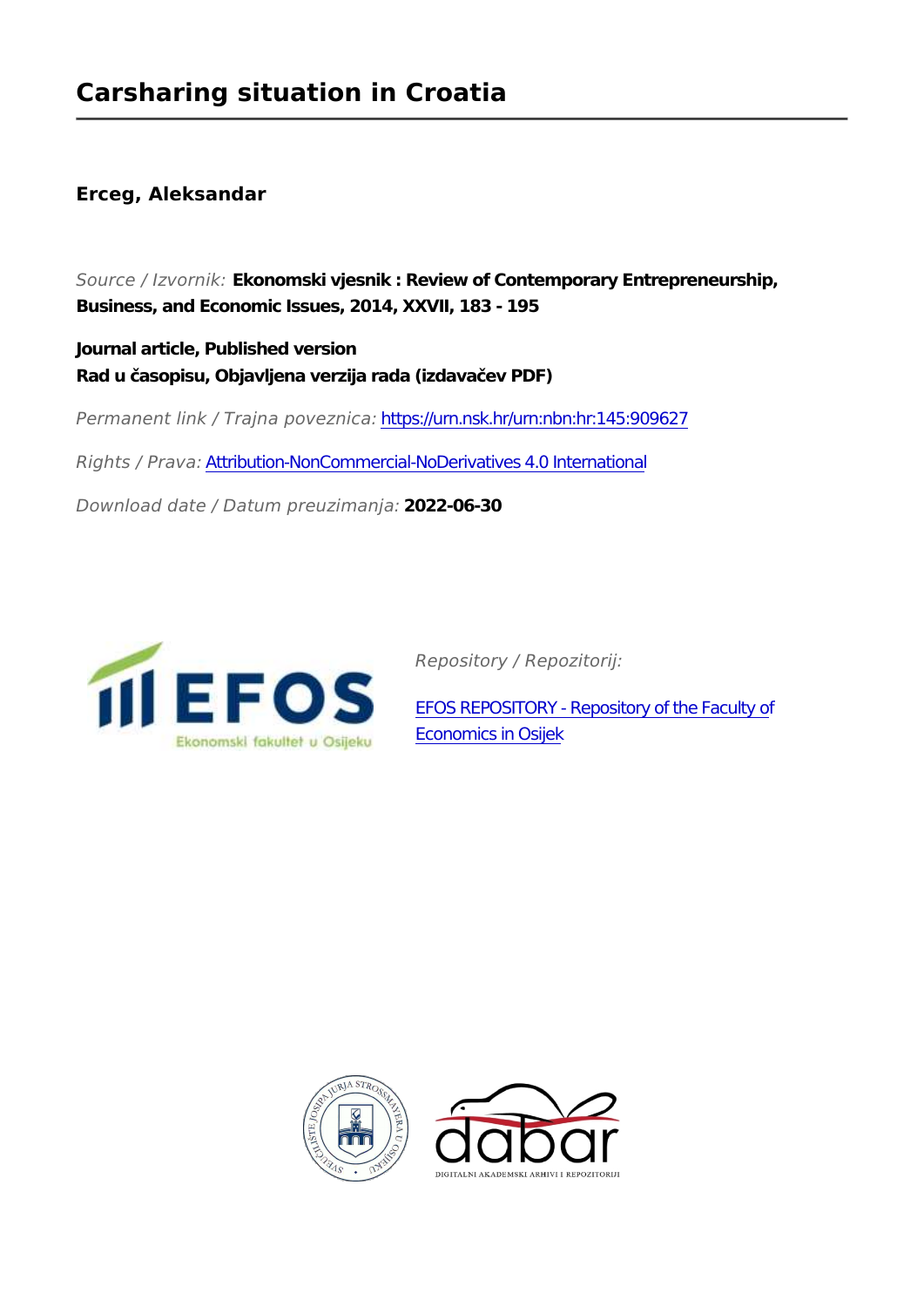*Aleksandar Erceg Saponia d.d. Osijek M. Gupca 2, 31000 Osijek aleksandar.erceg@saponia.hr Phone: +38531513412*

*UDK 656.1:348.47] (497.5) Review article*

*Received: April 14, 2014 Accepted for publishing: May 30, 2014*

# **CARSHARING SITUATION IN CROATIA**

#### **ABSTRACT**

Carsharing is becoming very popular in the western world as an effective method to contain rising prices of fuel and vehicles. It was brought about as a possible solution to the changing condition of growing economies and population where there is an increased need for travel but there is also a need for expense economizing. Due to its role in reducing fuel consumption, controlling pollution and traffic congestion, there is an increased usage of carsharing services as an alternative transportation option in big cities. Today, worldwide several different carsharing methods are being used.

This paper examines the current situation of carsharing in the world and two initiatives for starting carsharing programs in Croatia. The main goal of this paper is to define what carsharing is, how successful it is in the world and if there is potential for it in Croatia. The most developed carsharing regions in the world are Western Europe and North America. In the last several years Asia, Australia and South America have started carsharing projects and have the biggest growth in members and vehicles. Carsharing is still not recognized in Croatia. There were a few initiatives for starting the program but they failed. In order to determine the possibility and potential of carsharing in Croatia it is necessary to conduct further market research.

**Keywords:** carsharing, transport alternative, transport economy, cost savings

#### *1. Introduction*

Transportation has always been important for people either for business or private purposes. Today people are facing several problems among which are the number of cars and the increase of traffic and how to reach certain destinations. The number of cars and other transport vehicles is growing every day and traffic congestion is increasingly becoming a major issue, especially for people living in big cities. In order to reach their destinations people have to use different means of transportation and sometimes it is difficult to reach their destination using public transportation or without combining different transportation models in case one does not own a car. Carsharing might be a solution for these problems that is gaining in popularity as a transportation model that can fill the gap between transit and private cars (Sperling and Shaheen, 1999).

Carsharing is a term used to describe the program of open access vehicles that can be shared and intended for occasional trips in case a person needs a car. Ball *et al.* (2005: 2-1) state that carsharing programs share among others the following charac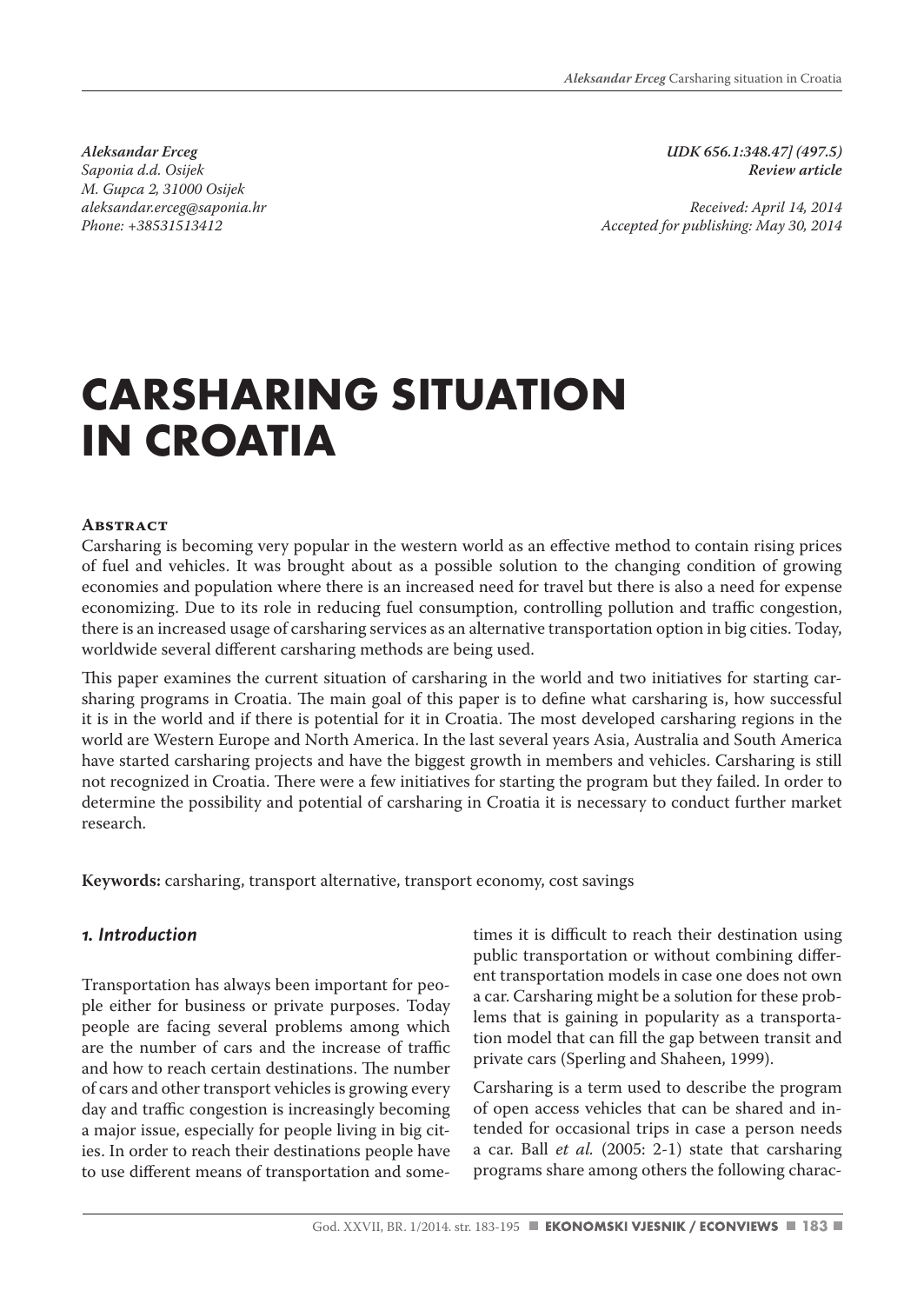teristics: *an organized group of participants, one or more shared vehicles, usage booked in advance, rentals for short time periods (increments of one hour or less) and self-accessing vehicles*. In some countries (mostly Great Britain), the term carsharing is used for carpooling or ride sharing so it is needed to differentiate the terms. In Great Britain the term carsharing is used for privately owned vehicles that can be shared for a particular trip while the term "car clubs" is used for vehicles that are owned by separate organizations and shared between a number of different users who may use them at different times (Danielis, Rotaris and Valeri, 2012). Thus, the term car clubs in Great Britain is used as an alternative term for carsharing that is used in the United States. The term carsharing is mostly used in Europe and will be used in this paper as well. Most of the authors who have published papers about carsharing use a description of what carsharing is instead of a definition. Craig (2004: 10) defined carsharing as an *organized neighborhood-based short-term car rental program in which pre-approved members have access to a variety of vehicles that are strategically placed in a number of locations throughout a community*. Laurino and Grimaldi (2011: 3) stated that the main idea of carsharing is that a *vehicle is used by different people at different moments of the day determining a more efficient use of a resource*. This shows the main characteristics of carsharing – one can use a car whenever they want and for as long as one needs a car. Duncan (2010) stated that another important characteristic of carsharing is that it is a membership-based service. Carsharing is different from traditional rent-a-car services. In regard to its organizational aspects, Danielis *et al.*  (2012: 104) found the following differences: "*users are members of a club and have been pre-approved to be admitted to the program; reservation, pickup, and return is self-service; vehicle locations are distributed throughout the service area, and often located for access by public transport; carsharing time window is 24h a day and is not limited to office hours; vehicles can be rented by the minute and by the hour, not only by the day as with a rental service; and insurance and fuel costs are always included in the rates"*. Lu, Han and Cherry (2013) found that the most important difference between carsharing and rent-a-car service is that carsharing is mainly used for short distance trips within a city, rather than long distance travel for which rent-a-car services is mostly used.

#### *2. Carsharing history*

During the last 70 years since carsharing was first introduced in the 1940s, the car sharing market has steadily grown in volume as people found carsharing an effective method of containing the rising prices of fuel and vehicles. The first attempt to establish a carsharing program in Europe was in 1948 in Zurich, Switzerland when the cooperative Sefage (German *Selbstfahrergemeinschaft*) started to operate (Shaheen and Cohen, 2008). This cooperative was working until 1998. After Sefage, throughout Europe several carsharing experiments started but stopped with operations. Britton (2000) mentioned some of them: Procotip (France), Witkar (Netherlands), Green Cars (Great Britain), Bilpoolen and Bilkoopeartiv (Sweden). Successful carsharing experiences in Europe started in the 1980s especially in Denmark, France, England, Ireland, and Italy where there are now more than 200 carsharing organizations in more than 350 cities. Due to the increased number of these organizations, the European Car Sharing organization was founded in 1991 (Shaheen, Sperling and Wagner, 1998) in order to support further development and growth of carsharing in Europe. In North America, carsharing was far more limited in relation to Europe. It started in the early 1980s with Mobility Enterprise at Purdue University and Short-Term Auto Rental in San Francisco (Shaheen and Cohen, 2012) as the first two carsharing organizations. Mobility Enterprise stopped work after the research at Purdue University was finished and the one in San Francisco failed due to economic reasons. Today nine different carsharing operations exist in Northern America and they share a similar operation model (Briton, 2000).

All early carsharing experiments have one characteristic in common – they failed shortly after they started. According to Ball *et al.* (2005), the main reasons for their failure included inadequate planning, financial management and lack of support from local governments. Although carsharing originated in Europe, it has expanded worldwide and made the shared-vehicle system popular throughout the world. Shaheen and Cohen (2008) concluded that early carsharing companies, while entering new markets, most often consisted of demonstration projects with the single aim of showing how carsharing works. Over time, the market matured and most of these projects were replaced with permanent carsharing companies. It is notable that in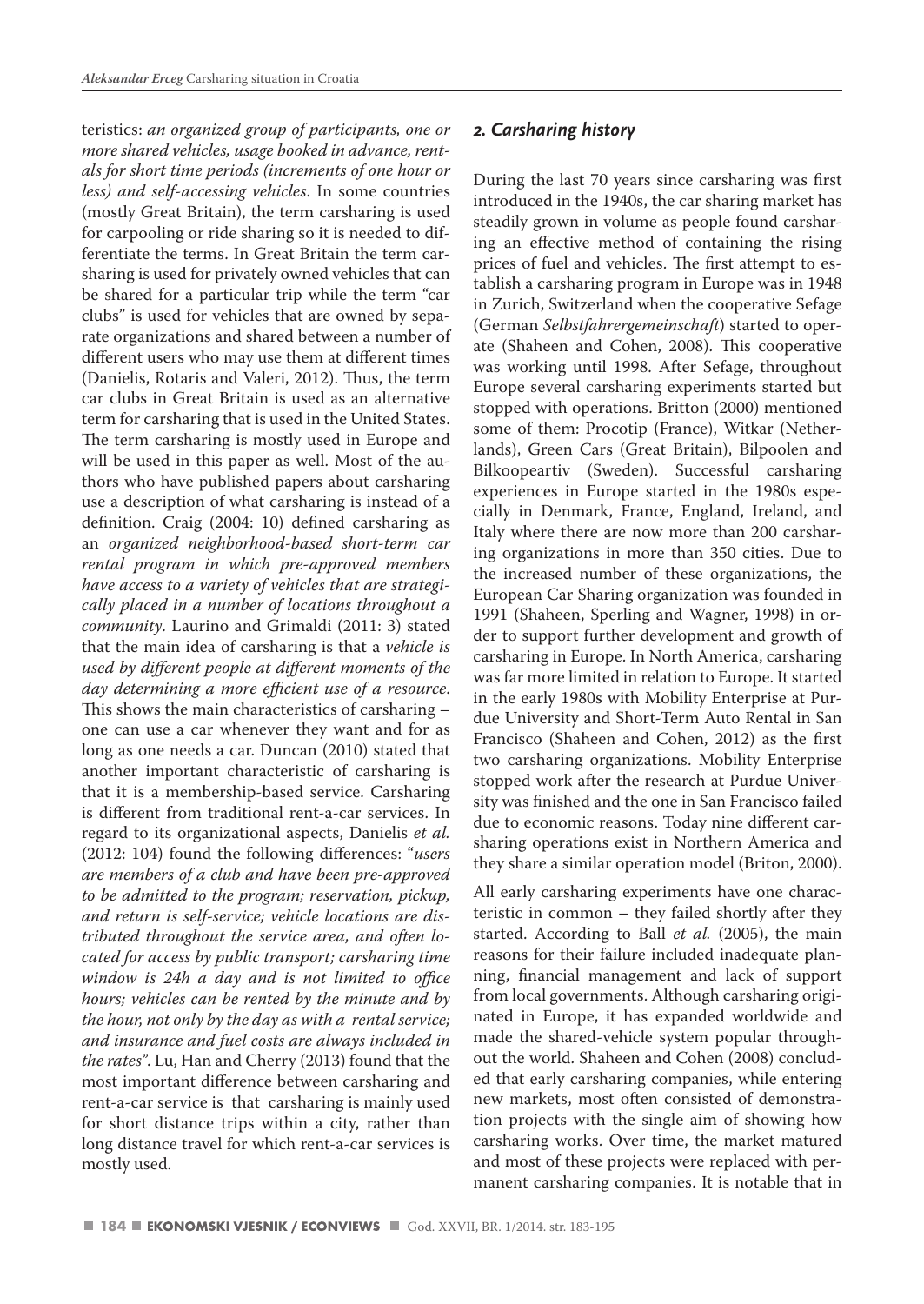some cases and on some markets there was a significant time gap before carsharing services started again. As carsharing grew, there were less experiments and demonstrations even in the new markets.

#### *3. Carsharing 3.1. As a transport alternative*

The carsharing model and the concept of a carsharing market was brought about as a possible solution to the changing world of growing economies and population in which there is an increasing need for travel and movement. However, there is a need to economize expenses. The carsharing transport model can help in reducing car ownership while ensuring a high level of mobility for urban residents (Gossen and Scholl, 2011). Britton (2000) refers to carsharing as the "missing link" in the package of transport alternatives. He pointed out that carsharing has its place somewhere between public transportation, walking, taxis, private vehicles and cycling. Craig (2004) stated that carsharing should be viewed not as a freestanding concept but as part of the greater whole. Other authors (Muheim and Partner, 1998; Harms and Truffer, 1998; Shaheen *et al.*, 1998) place carsharing as part of an overall sustainable transport system. Figure 1 shows that carsharing can be related to other models of transportation; it is connected with other transport models; and it correlates based on distance and flexibility of needed travel.

Britton (2000) stated that by adding a carsharing program to their transport possibilities, cities could provide a functional, integrated and multi-modal transportation system, which can offer an alternative to private cars. In order to be a successful alternative and part of the transport system, carsharing needs to have other transport options (walking, public transit, rent-a-car, taxi) available to potential members of the program. As a transport alternative carsharing provides options for middle distance trips for which there is a need for flexibility or for reaching destinations that are not covered by public transport (Ball et al., 2005).

Frost and Sullivan (2011) showed in their report that carsharing can fulfill needs and allow users to do without a private car or a second car. One of the carsharing benefits is its mobility insurance because it provides more confidence than other transport alternatives to people who need transport for shorter distances (Craig, 2004). Figure 2 shows different transport alternatives based on travel distance. Car sharing is placed for city transport and shorter distances and can be used by people traveling from suburbs and those who are on intercity trips.

As a transport alternative even in the most transit and pedestrian friendly environment, carsharing can enhance travel options with its speed and flexibility (Duncan, 2010). Slavulj et al. (2013) concluded that carsharing is a relatively new option for urban transportation, which seeks to benefit the environment by reducing emissions from the use of private cars, reducing traffic congestion and cutting down on the demand for parking.



*Figure 1. Carsharing in relation to other modes of transportation*







*Source: Adapted from Britton, E. (2000)*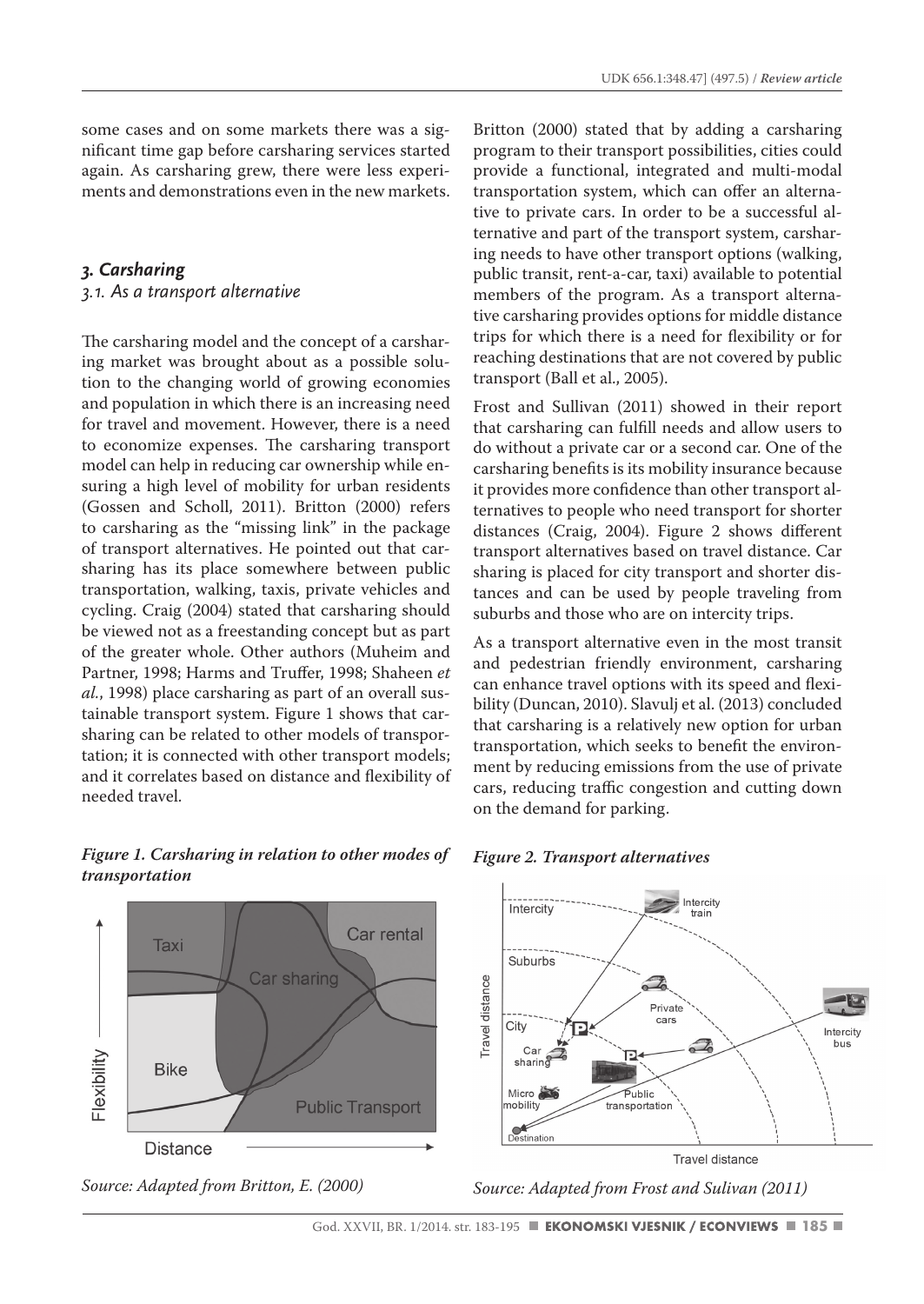



*Source: Adapted from Barth and Shaheen (2002)* 

#### *3.2. Carsharing models*

At present, there are several different carsharing models being used worldwide. According to Bart and Shaheen (2002), these models include neighborhood carsharing, multi-nodal shared-use vehicles and station cars. These three models are shown in Figure 3 and will be explained in more detail.

The neighborhood carsharing model originated in Europe and it is a basic model of carsharing. In this model, vehicles are often placed in residential neighborhoods and less frequently in business areas and usage and vehicle costs are shared among a group of individuals. The main characteristic for this model is that it results in increased transit ridership because users become more conscious of the individual costs of each travel (Barth and Shaheen, 2002). A more generalized carsharing model is multi-nodal shared-use vehicles in which vehicles are

driven between multiple stations and is usually connected with resorts, national parks and university campuses.

This model can be linked to transit and its advantage is that vehicles can be used for one-way trips instead of two-way trips as in the neighborhood carsharing model. It has introduced flexibility for users and complexity for managing carsharing due to the necessary vehicles relocation. The station carsharing model has been implemented internationally but mostly used in the United States (Shaheen, 1999). It focuses on a link between the transit station and the workplace (Ball et al., 2005). At first station car models consisted of a fleet of vehicles stationed at railways stations and were initiated by railway companies. Characteristics of this model are a low user-to-vehicle ratio in contrast to other carsharing models (Barth and Shaneen, 2002). During the 1990s this model grew in Asia due to the integration of electronic technologies. Other researchers divided carsharing based on parking policies (Shaheen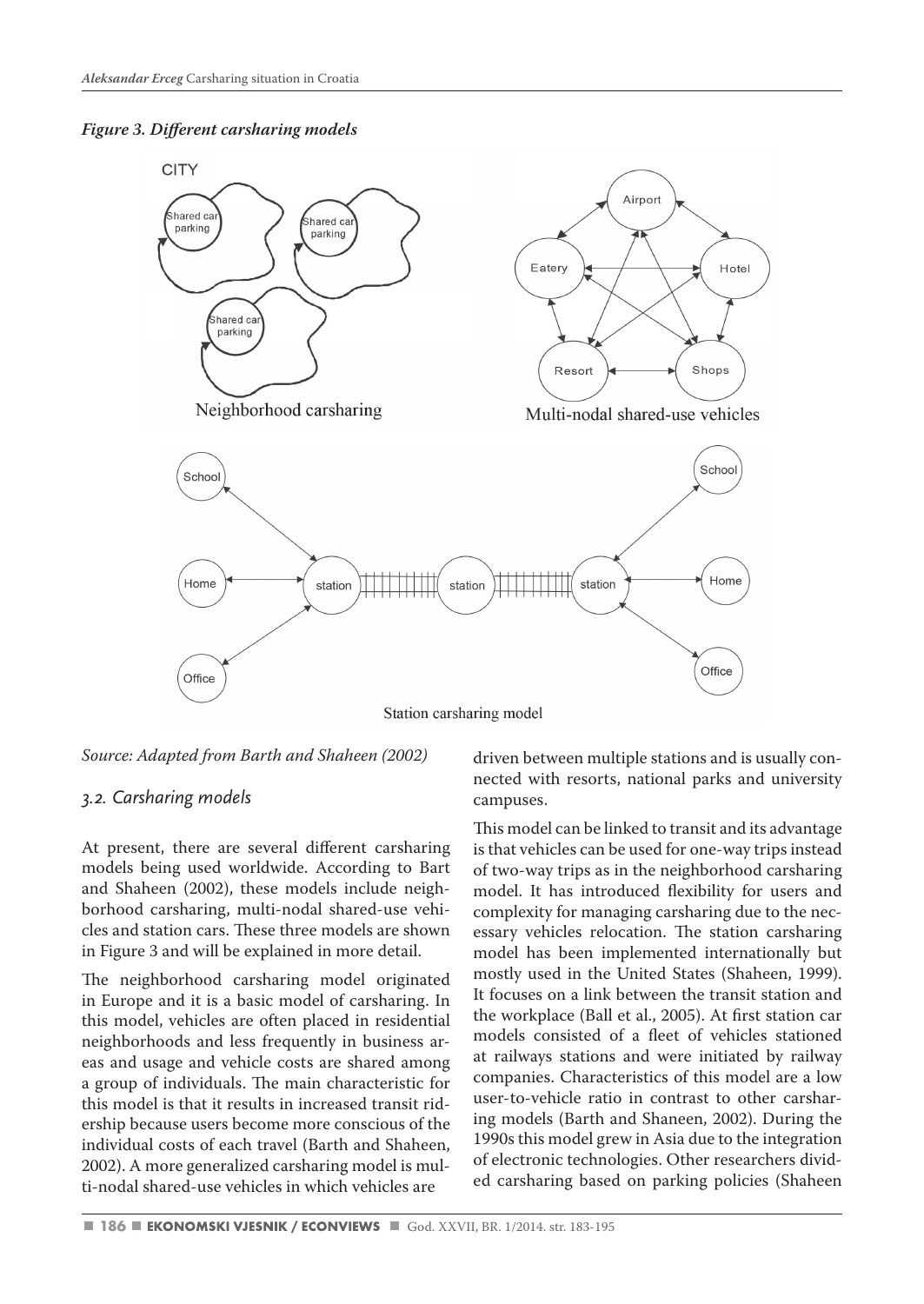and Cohen, 2012) and on organizational forms (Ball et al., 2005). Recently, franchising, outsourcing and replication programs in carsharing have been introduced across the world in order to further promote the use of carsharing.

#### *4. Carsharing in the world*

Carsharing is very popular in big cities in North America and Europe where people do not want to have additional costs of having their own car. Modern carsharing originated in Switzerland, and has since spread across the world. Currently, carsharing is present on five continents - Europe, North America, South America, Asia and Australia. Although Europe is the biggest carsharing y hub, other regions of the world are also showing significant growth. Today successful carsharing is mostly associated with dense populated areas. However, there are some programs in Europe that provide services in rural areas. Slavulj et al. (2012) noted that lowdensity areas are more difficult to offer carsharing due to the absence of other models of transportation and larger distances users have to travel by car.

Graph 1 shows changes in the number of carsharing members and vehicles in the world during the last decade. In 2006 carsharing was present in 600 cities worldwide with 11,700 vehicles that are shared by almost 350,000 individuals (Shaheen and Cohen, 2008).

#### *Graph 1. Changes in the number of carsharing members and vehicles 2006-2012*



These numbers increased and in 2010 there were more than 1,000 cities with 32,000 vehicles that were shared by more than 1.2 million individuals (Shaheen and Cohen, 2012).

In addition, in 2012 there were 27 countries on 5 continents with around 1.8 million members using more than 43,550 vehicles with several more countries planning to start carsharing organizations (Shaheen and Cohen, 2013). Currently, the global carsharing market is very competitive and fragmented with several international, regional, and community based carsharing companies operating on the market (Koncept Analytics, 2011). Carsharing companies generally compete in several areas that include primarily price, fleet range, carsharing locations, and marketing expertise.

The two largest continents are North America with 50.8% of total members and 36% of total vehicles and Europe with 38.7% of total members and 47% of total vehicles. In 2012 South America joined carsharing – with 1,500 members and 60 vehicles (Shaheen and Cohen, 2013). In the worldwide market the carsharing leader is Zipcar, Inc., followed by Hertz on Demand and Enterprise WeCar from the USA, Communauto and Modo Coop from Canada, Mobility Car Sharing from Europe, and City Hop from Australia (Shaheen and Cohen, 2012). There are some well-known names from rent-a-car companies present on the world carsharing market. In 2013 Avis Budget Group bought world leader Zip-Car and with this became more competitive with Hertz who already had their own carsharing company "Hertz on Demand".



*Source: Adapted from Shaheen and Cohen (2012)*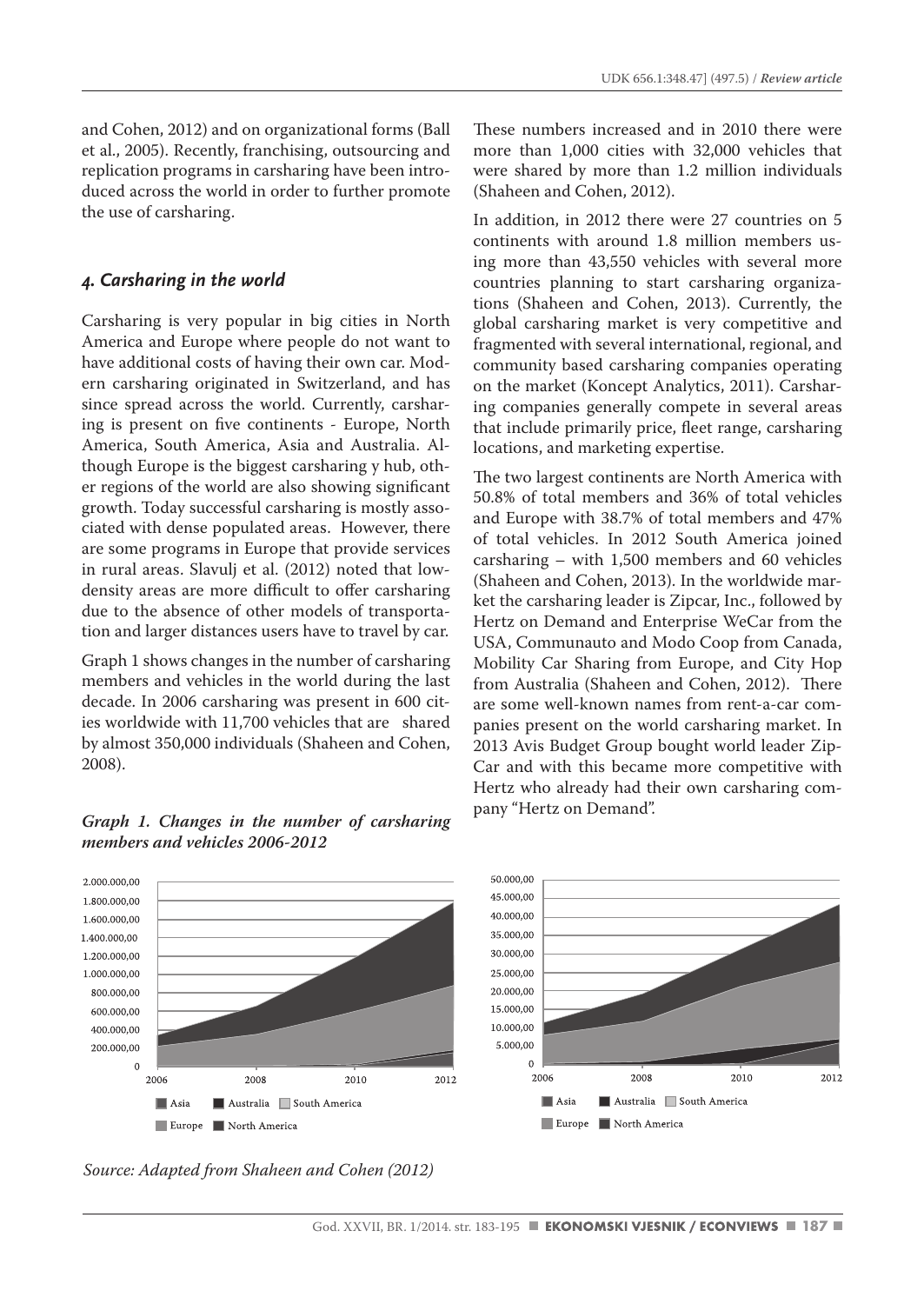



#### *Source: Adapted from Frost and Sulivan (2011)*

Besides Avis and Hertz other traditional rent-acar companies have started to copy the carsharing model so companies like U Haul's U Car Share and Daimler's Car2Go can also be found on the market. Berman et al. (2013) stated that the worldwide carsharing market has grown from an informal network of small companies and organizations to a market driven by major multinational corporations. Today we are witnesses to a strong partnership between carsharing companies, well-known rent-a-car companies, larger automotive manufacturers and a range of public institutions including municipalities, universities, and public transportation agencies.

Most of the carsharing organizations are located and operating in Europe. Figure 4 shows that carsharing in Europe is found in 15 countries and has around 700,000 members with almost 21,000

vehicles. The leading carsharing countries in Europe are Switzerland, Germany, England, Ireland, Italy, Norway and France where most of the carsharing activities are found and where the largest car sharing companies exist. In most of the other European countries carsharing is being evaluated and there have been some experiments in Eastern Europe for starting carsharing programs. According to Mezei (2013) Avalon Car(e) Services launched a carsharing system in Budapest, Hungary targeting businesses with a plan of having 50 cars in their fleet by December 2013.

In North America in 2013 (Shaheen and Cohen, 2013) there were 46 carsharing companies (25 in the USA, 20 in Canada, 1 in Mexico) having more than 1 million members and more than 15,500 vehicles in the USA, Canada and Mexico.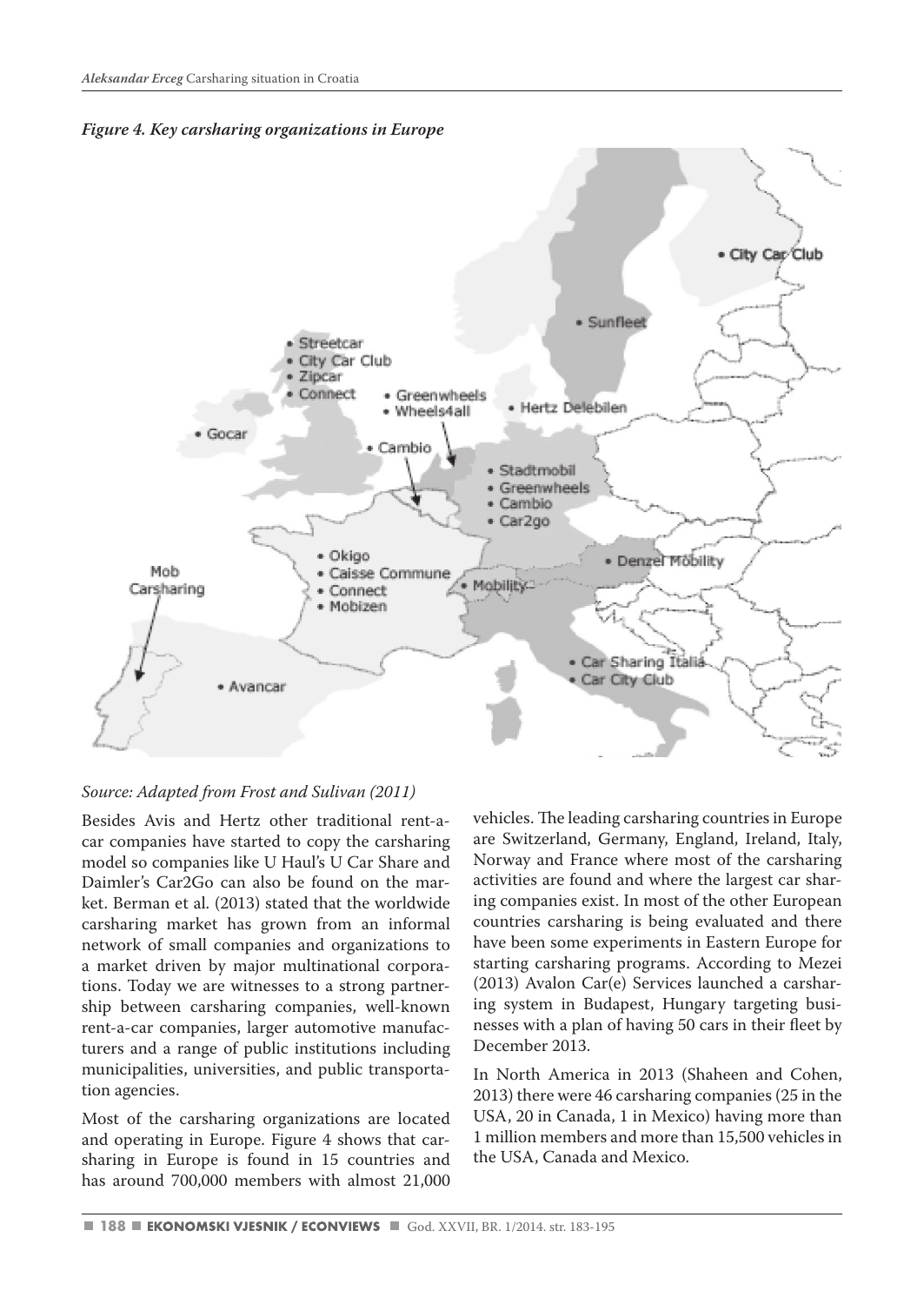





#### *Source: Adapted from Shaheen and Cohen (2013)*

The growth of carsharing in North America is seen in Graph 2. In 2013 carsharing membership grew 24% in the USA and almost 54% in Canada and the growth in vehicles is almost 24% in the USA and 36% in Canada. In 2013 a carsharing program started in Mexico with 60 vehicles and 620 members. Additionally, two car producers' carsharing organizations (Daimler Car2Go and BMW Drive-Now) have almost a 30% share in the total vehicle number in North America showing the interest of carmakers for this model of car usage.

In other parts of the world carsharing is unknown and is still in its early phase of development. Other parts of the world have around 11% of total world members – South America 1%, Asia 9% and Australia 1%. Although they have a small share in total world members, their growth rates are significantly higher than those in Europe and North America. Carsharing in Australia has increased in the last five years on average 25% and this has been partly due to the continual climb in world crude oil prices and the demand for cost-efficient and convenient innercity transport. The leaders of carsharing in Asia are Japan and Singapore where the largest business segments are residential neighborhoods linked to rail and business (Barth et al., 2006). There are several carsharing companies in Japan (18 with 176 vehicles and 3,500 members) and Singapore (4 with 432 vehicles and 12,200 members). There have been some initiatives in Malaysia, South Korea and China for starting carsharing companies in recent years.

#### *4.1. Carsharing in Croatia*

Presently, there is no carsharing organization in Croatia. There have been two initiatives: ODDO Carsharing and Orix Carsharing. Other rent-a-car companies (Hertz, Avis Budget, Sixt, Europcar) that are present in Croatia are evaluating the market situation and they will change their presence in case the market condition changes. The two largest renta-car agencies are Hertz and Avis Budget. Although they offer carsharing worldwide, their service is still not in Croatia. In the next part of this paper both initiatives will be presented.

During 2011 in Croatia there had been an initiative to start carsharing as a startup company – Autodivision Croatia but their project "ODDO Carsharing" ended because they could not find investors for this kind of business. In order to proceed with this project the company needed help from the city, which had to provide resources such as public spaces and also the possibility of using public transport for carsharing users in order to have modular transport (Kukec, 2011). They wanted to start with 20 cars in autumn of 2011 in the Croatian capital Zagreb with three categories of cars: budget, business and travel. Based on an interview with Bojan Dragojević (2013) who was ODDO Carsharing project manager a lot of work had been done for this project but the project was never implemented due to many obstacles. The main obstacles for project realization were:

• City government did not understand the concept at the time Autodivision Croatia was starting the project;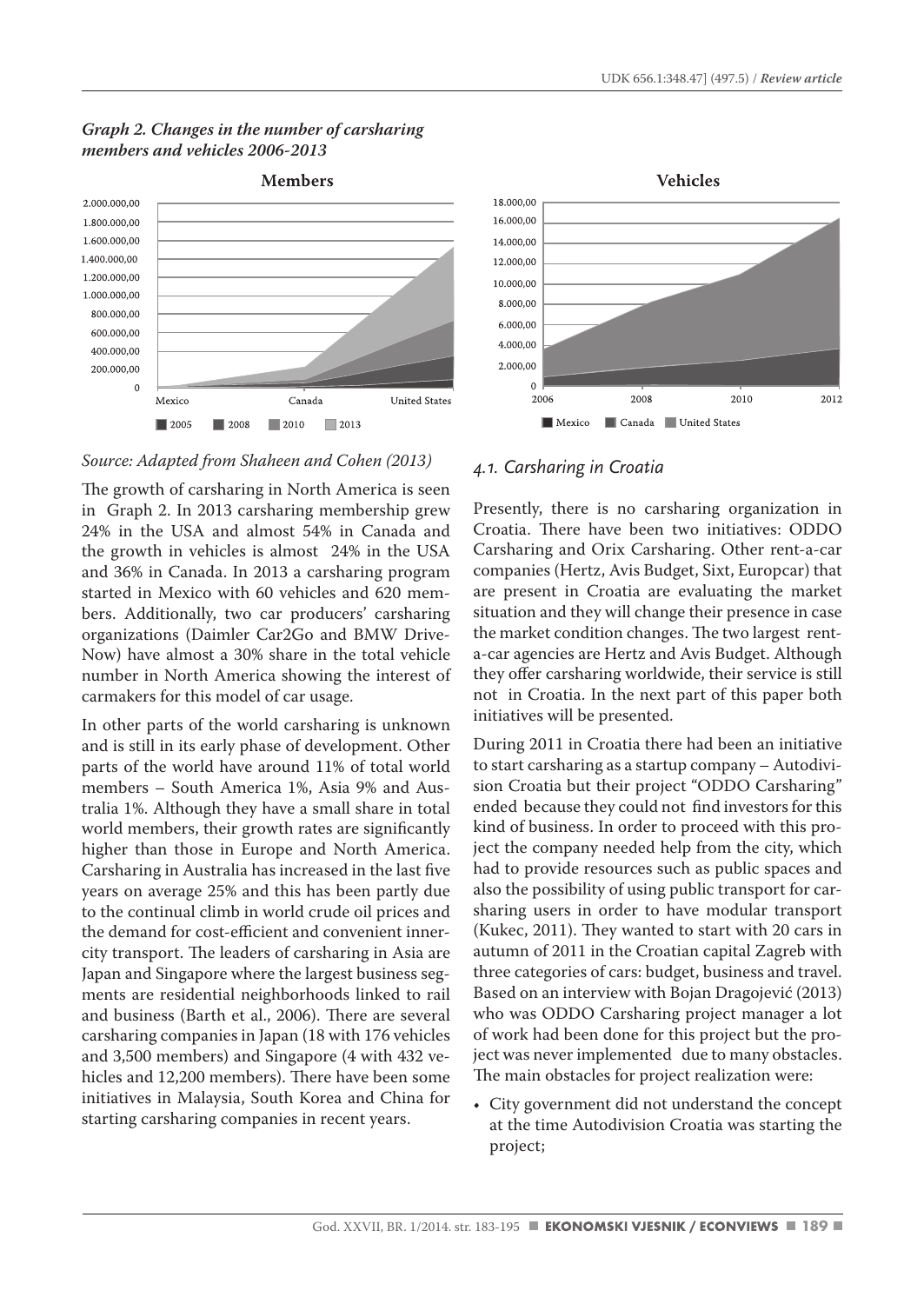

*Graph 3. Revenue from Carsharing Services*

North America Europe Asia & Pacific *Source: Adapted from Berman, B., et al. (eds) (2013)* 

- Car sellers in Croatia were not interested in partnership in this project;
- A big investment for starting the business, purchasing cars and equipment;
- There was no interest in advertising space on vehicles for the first six months of business;
- No strategic partner in project implementation.

Currently, the project is on hold and no one is working on its implementation. However, in case there will be interest in the future, it is possible to restart the project.

Another initiative for starting a carsharing program in Croatia came from Orix Rent-a-Car company. They were considering implementing this program based on the globally increased interest of this popular service. A market research done by Orix in 2012 concluded that the Croatian market is not ready for this kind of service (Bičak, 2013). The research also stated that development or purchase of technology and software is extremely expensive, a great number of vehicles are needed in order to payoff the investment and finally there is a need for a huge number of members.

Latin America Middle East & Africa Currently, there are not enough potential members for carsharing in Croatia so Orix did not continue with further development of their carsharing model. Another reason is that Orix is the leader on the Croatian market of rent-a-car services, having almost 50% of the market. They have about 1,900 cars in 30 different categories and a network of 19 offices around Croatia.

#### *5. Is there potential for carsharing growth?*

In today's world carsharing is seen as a possible fuel consumption reduction tool. Based on its effective role in pollution control and reducing traffic congestion, it is possible to see a trend of increased usage of carsharing as an alternative transport option (Koncept Analytics, 2012). An additional trend is the growing use and popularity of the peer-to-peer carsharing model in the world. One reason for the growing popularity and usage of carsharing is the rising world urban population. Other reasons are the growing traffic congestion and rising fuel costs worldwide. It is important to state that if carsharing is to be successful, people need to change their lifestyle, which is a major challenge for the further growth of carsharing usage in the world.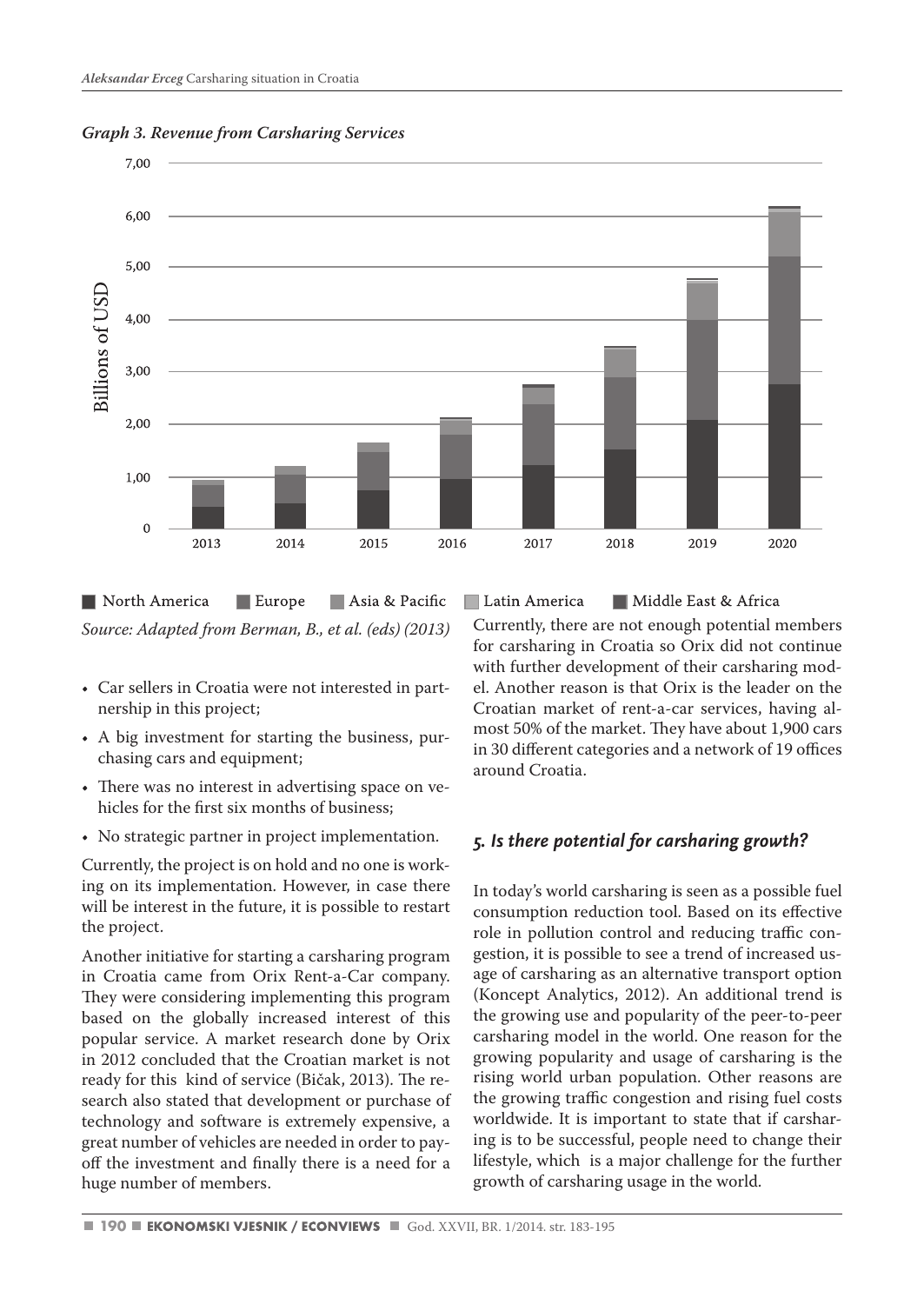According to Berman *et al*. (2013) global carsharing services reached 937 million US dollars in 2013 and should grow to 6.2 billion US dollars by 2020 (Graph 3). Frost and Sullivan (2011) stated that the carsharing market will grow from 2.3 million users in 2010 to 26 million users in 2020. Europe and North America should remain the two largest carsharing markets since they already have conditions for carsharing growth – large urban areas, high transportation costs and public transport in urban areas. It is important to state that the predicted growth of these two regions will be lower than the predicted growth in other world regions.

The potential for expansion in Asia and Pacific region exists with a higher growth rate than in North America and Europe but is limited due to the potentially smaller number of countries with carsharing characteristics. Growth rates in Latin America, Africa and the Middle East will be higher than in Europe but their total revenue potential will be smaller than in other world regions.

Carsharing is emerging as an additional business opportunity for automotive manufacturers such as BMW, Daimler, Volkswagen and PSA Peugeot Citroen. This can be seen as their opportunity to retain customers and achieve long-term sustainability, (Gossen and Scholl, 2011; Frost and Sullivan, 2011) as an alternative or supplement to personal vehicle ownership and can provide potential drivers with a convenient and affordable personal transportation option (Berman et al., 2013). When carsharing companies manage to achieve sufficient revenue per vehicle to have a sustainable and profitable business, the carsharing market will grow rapidly. As the key question for future carsharing development and growth, it is important to see how carsharing will impact car rental and how car rental will impact carsharing due to the fact that many rent-a-car companies have also started or bought carsharing companies – Hertz, Sixt, Avis Budget (Gossen and Scholl, 2001; Shaheen, 2013).

#### *6. Potential in Croatia*

Although currently there is not a carsharing organization operating in Croatia, potential exists. The potential can be found with business people and the many tourists that are visiting Croatia. Danielis et al. (2012) noted that tourists represent an interesting target group for carsharing programs since they often visit locations without their private car. If tourists want to visit different locations, then carsharing organizations are the best possible solution for them since public transportation is probably not available with the necessary frequency and flexibility. Carsharing organizations can compete with public transport, rent-a-car and taxis on cost and flexibility characteristics mostly depending on cost structure, service organizations and tourists' needs. Banas (2014) found that the most important carsharing benefit is cost – carsharing can save travelers and tourists up to 40 percent and provide them with benefits of choosing their car. Today there are several carsharing programs intended for tourists worldwide and include: Car Sharing Vancouver for Tourists, Green Car-sharing by the hour at Hawaiian hotels, Travelling & Car Sharing Llanarmon.

Both carsharing initiatives in Croatia were intended for tourists and business people. One was situated on the Adriatic coast and the second one in Zagreb. The initiative based on the Adriatic coast was counting on tourists that are coming to the seaside without their own car and want to see more of Croatia. The second initiative was based in Zagreb and was intended for business people visiting the Croatian capital as well as tourists. There have been significant barriers for successfully starting both initiatives, especially on the Adriatic coast. The biggest impact on future potential of carsharing in Croatia is exerted by the government, banks and other stakeholders (Bičak, 2013; Dragojević, 2013), who do not understand the concept. Furthermore, there may be too few potential users who recognize this way of transport. Therefore, there is need for further market research since the carsharing potential is still unknown and needs to be examined carefully before the carsharing program starts in Croatia. This research should cover tourism companies, rent-a-car agencies and potential entrepreneurs who have some contact with the car sales industry. Market research results will reveal if there is a potential for carsharing in Croatia.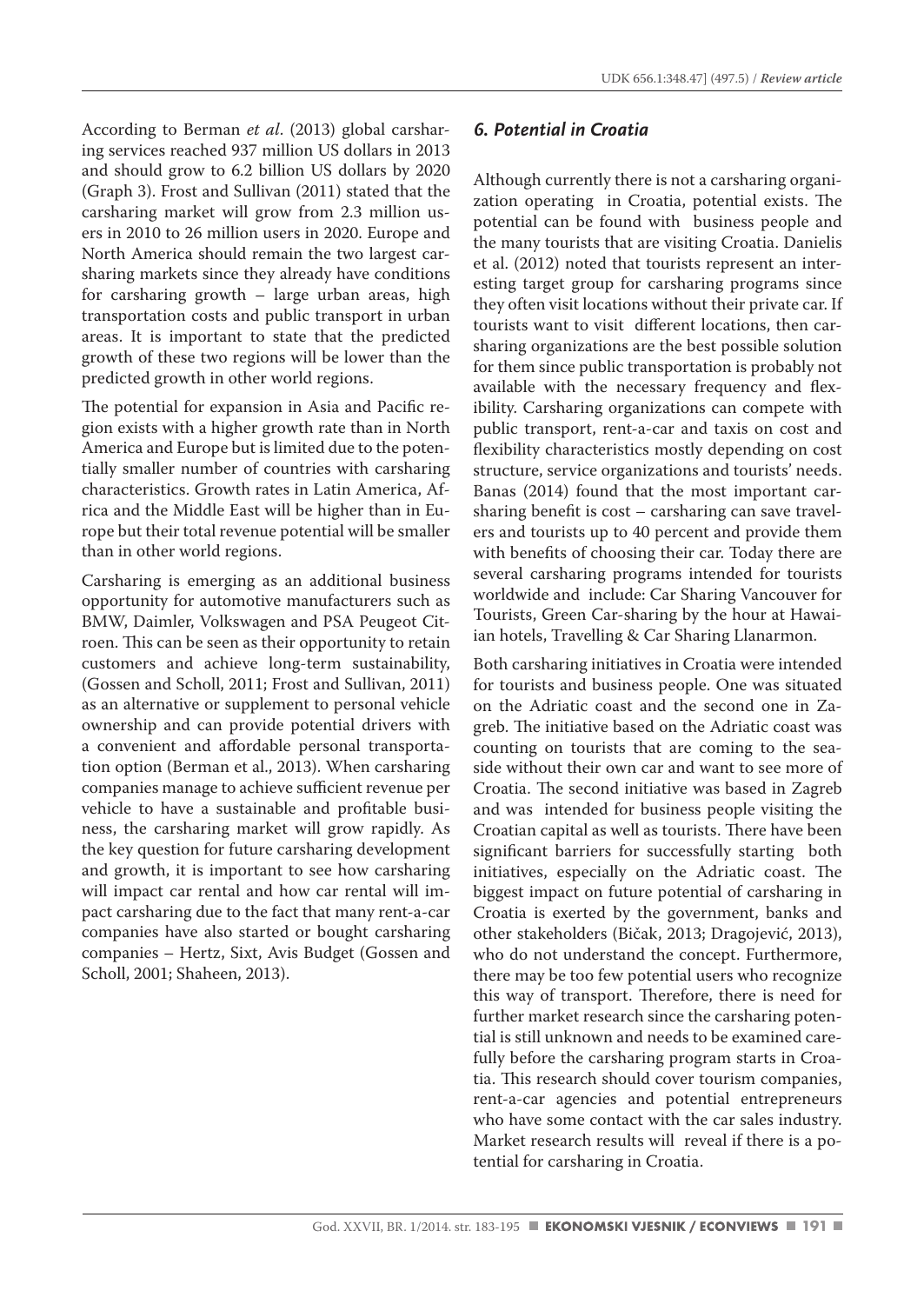#### *7. Conclusion*

Carsharing programs include the following: an organized group of participants, one or more shared vehicles, use of vehicles is booked in advance, vehicles are rented for short periods, and vehicles are self-accessed. Carsharing should be seen as a transport alternative and a possible solution to the changing world with its growing economies and population and thus an increasing need for travel and movement. Furthermore, there is a need to economize expenses. Today, there are several different carsharing models including neighborhood carsharing, multi-nodal shared-use vehicles and station cars. The carsharing model of transport is growing around the world. The major regions that use carsharing are West Europe and North America. Other regions in the world also show growth and interest. Although this growth is significantly higher than in Europe and North America, the overall numbers are still low.

Carsharing is emerging as an additional business opportunity for car manufacturers around the world, which will help them in retaining customers and achieving long-term sustainability. In addition, carsharing potential worldwide should be seen as an alternative or supplement to personal vehicle ownership since it provides potential drivers with a convenient and affordable personal transportation option. Recently, there have been two initiatives to start carsharing programs in Croatia but neither of them has begun operations. The main problems included the following: such a program requires a big investment and banks showed no interest in providing business loans; car sellers were not interested in the program; and government representatives did not understand the concept. The greatest potential for carsharing in Croatia is connected with tourists and business people who come to Croatia without their own cars. Carsharing grants them full mobility and an excellent alternative to public transportation. Further research should be conducted in order to confirm the potential of carsharing in Croatia as an alternative transport option for tourists and also a good business opportunity for car companies.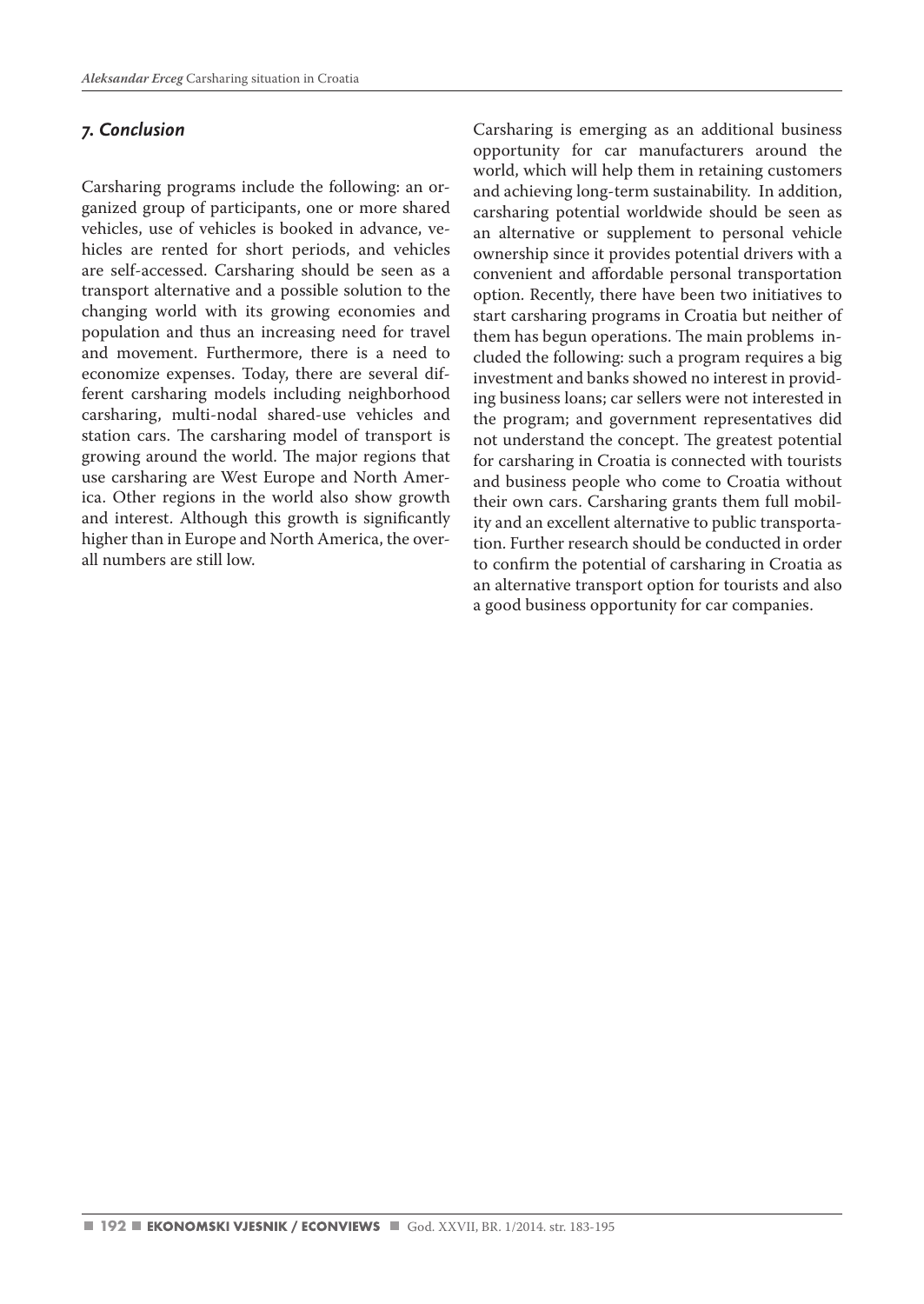#### **References**

- 1. Ball et al. (2005). Car-Sharing: Where and How It Succeeds, Transit Cooperative Research Program, TCRP Report 108, Washington.
- 2. Banas, A. (2014). How the Sharing Economy Opens New Doors for Travelers, Smarter travel, 25.03.2014, [available on http://www.smartertravel.com/blogs/today-in-travel/how-the-sharingeconomy-opens-new-doors-for-travelers.html?id=17950800, access on April 10, 2014]
- 3. Barth, M., Shaheen, S. A. (2002). Shared-use vehicle systems: a framework for classifying carsharing, station cars, and combined approaches, Transportation Research Record 01/2002; vol. 1791, no. 1, pp. 1-19.
- 4. Barth, M., Shaheen, S. A., Fukuda, T., Fukuda, A. (2006). Carsharing and Station Cars in Asia: An Overview of Japan and Singapore, Transportation Research Record: Journal of the Transportation Research Board, vol. 1986, pp. 106-115.
- 5. Berman, B., Jerram, L., Gartner, J. (eds) (2013). Carsharing Programs research report, Navigant Research.
- 6. Bičak, D. (2013). Zubakov Oryx htio uvesti "car sharing", ali odustao, Poslovni dnevnik, 09.01.2013, [available on http://www.poslovni.hr/hrvatska/zubakov-oryx-htio-uvesti-car-sharing-ali-odustao-226788#, access on March 1, 2014]
- 7. Britton, E. (ed) (2000). Carsharing 2000: Sustainable Transport Missing Link, The Journal of World Transport Policy & Practice, special issue, Eco-Logica.
- 8. Burlando, C., A Comparison of Car Sharing Organizational Models: An Analysis of Feasible Efficiency Increase through a Centralized Model, Review of Economics & Finance, vol. 2, no. 2, pp. 53-64.
- 9. Craig, M. (2004). Car sharing: An Alternative Transportation Opportunity for Calgary, master thesis defended at The University of Calgary, Calgary, Alberta: Faculty of Environmental Design.
- 10. Danielis, R., Rotaris, L., Valeri, E. (2012). Carsharing for Tourists, Rivista Italiana di Economia Demografia e Statistica, vol. 64, no. 2, pp. 103-118.
- 11. Duncan, M. (2010). The cost saving potential of carsharing in a US context, Transportation, vol. 38, pp. 363-382.
- 12. Frost & Sullivan (2011). Sustainable and Innovative Personal Transport Solutions Strategic Analysis of Carsharing Market in Europe, presentation slides, London, [available on http://www.frost.com/sublib/display-report.do?id=M4FA access on February 20, 2014]
- 13. Gossen, M., Scholl, G. (2011). Latest Trends in Car-sharing, Corpus The SCP Knowledge Hub, [available at http://www.scp-knowledge.eu/sites/default/files/Gossen%20and%20Scholl%202011%20 Latest%20trends%20in%20car-sharing.pdf, access on February 21, 2014]
- 14. Harms, S., Truffer, B. (1998). The Emergence of A Nation-Wide Carsharing Co-operative in Switzerland, Dübendorf: EAWAG.
- 15. Koncept Analytics (2012). Global Car Sharing Market Report: 2011 Edition, Koncept Analytics.
- 16. Kukec, T. (2011). Otkriven spas od gužvi u autima zagušenom Zagrebu!, Jutarnji list, 11.05.2011, [available at http://www.jutarnji.hr/najam-vozila---carsharing--posudivanje-automobila--spas-odguzvi-/945148/, access on March 5, 2014]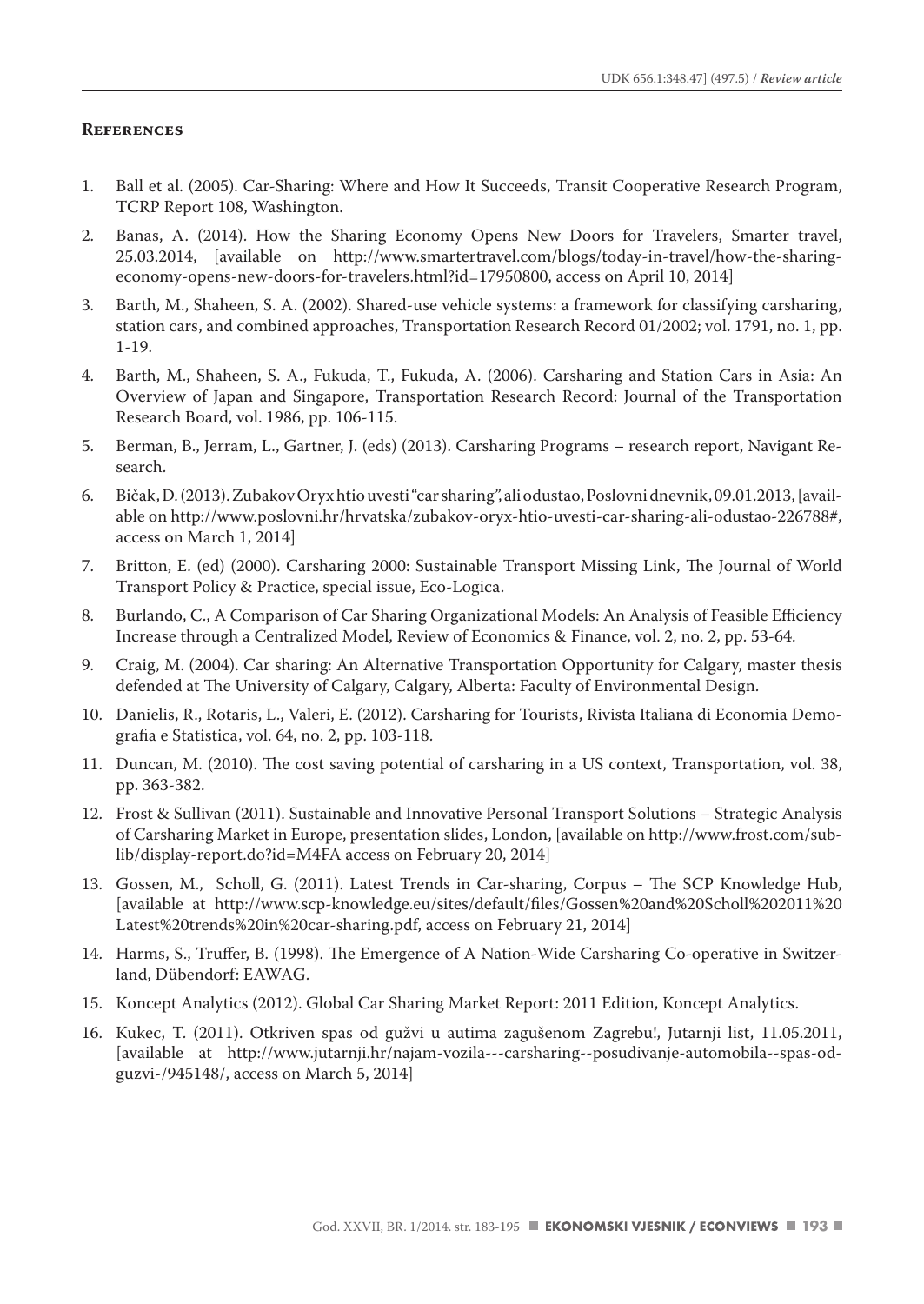- 17. Laurino, A., Grimaldi, R. (2011). Is there room for shared cars in Italy? Considerations from some recent experiences, Munich Persolan RePEc Archive, [available at http://mpra.ub.uni-muenchen. de/33100/, access on February 10, 2014]
- 18. Lu, W., Han, L. D., Cherry, C. R. (2013). Evaluation of Vehicular Communication Networks in a Car Sharing System, International Journal of Intelligent Transportation Systems Research, vol. 11, no. 3, pp. 113-119.
- 19. Mezei, C. (2013). Carsharing in Hungary Starting from scratch, [available at http://networkdispatches.wordpress.com/2013/11/25/carsharing-in-hungary-starting-from-scratch/access on March 8, 2014]
- 20. Muheim P., Partner, L. (1998). Car-Sharing: the key to combined mobility, Brernen: Swiss Federal Office of Energy, Energies 2000 Motor fuels section.
- 21. Rydén, C., Morin, E. (2004). Legal, Political and Fiscal Incentives and Barriers for Car-Sharing. Horizontal Issues Report WP 6, Mobility Services for Urban Sustainability, [available at www.communauto. com/images/RydenMorin2004.pdf access January 28, 2014]
- 22. Shaheen, S. A. (1999). Pooled Cars, Access Magazine, vol. 15, pp. 20-25.
- 23. Shaheen, S. A. (2011). Worldwide Carsharing and Bikesharing Market Dynamics: Current and Emerging Trends, paper presented at 2011 ITS World Congress.
- 24. Shaheen, S. A., Cohen, A. P. (2008). Worldwide Carsharing Growth: An International Comparison, Journal of Transportation Research Board, vol. 1992, pp. 81-89.
- 25. Shaheen, S. A., Cohen, A. P. (2012). Carsharing and Personal Vehicle Services: Worldwide Market Developments and Emerging Trends, International Journal of Sustainable Transportation, vol. 7, no.1, pp. 5-34.
- 26. Shaheen, S., A., Cohen, A. P. (2012). Innovative Mobility Carsharing Outlook Carsharing Market Overview, Analysis, And Trends – Fall 2012, Transportation Sustainability Research Center - University of California, Berkeley, [available at http://76.12.4.249/artman2/uploads/1/Innovative\_Mobility\_Industry\_Outlook\_Carsharing\_Summer\_2012\_FINAL.pdf, access on March 1, 2014]
- 27. Shaheen, S., A, Cohen, A. P. (2013). Innovative Mobility Carsharing Outlook Carsharing Market Overview, Analysis, And Trends – Summer 2013, Transportation Sustainability Research Center - University of California, Berkeley, [available at http://76.12.4.249/artman2/uploads/1/Innovative\_Mobility Industry Outlook Carsharing Summer 2013 FINAL.pdf, access on March 1, 2014]
- 28. Shaheen, S. A., Sperling, D., Wagner, C. (1998). Carsharing in Europe and North America: Past, Present and Future, Transportation Quarterly, vol. 52, no. 3, pp. 35-52.
- 29. Slavulj, M., Živković, M., Ćosić, M. (2012). Electric cars in the service of carsharing in Bukljaš Skočibušić, M., Ćavar, I., Vidan, P., (eds.) Proceedings of the 7th International Scientific Conference on Ports and Waterways POWA 2012, University of Zagreb, Faculty of Transport and Traffic Sciences
- 30. Sperling, D., Shaheen, S. (1999). Carsharing: Niche market or New Pathway?, Prepared for the ECMT/ OECW workshop on Managing car use for sustainable urban travel, December 1-2, Dublin.